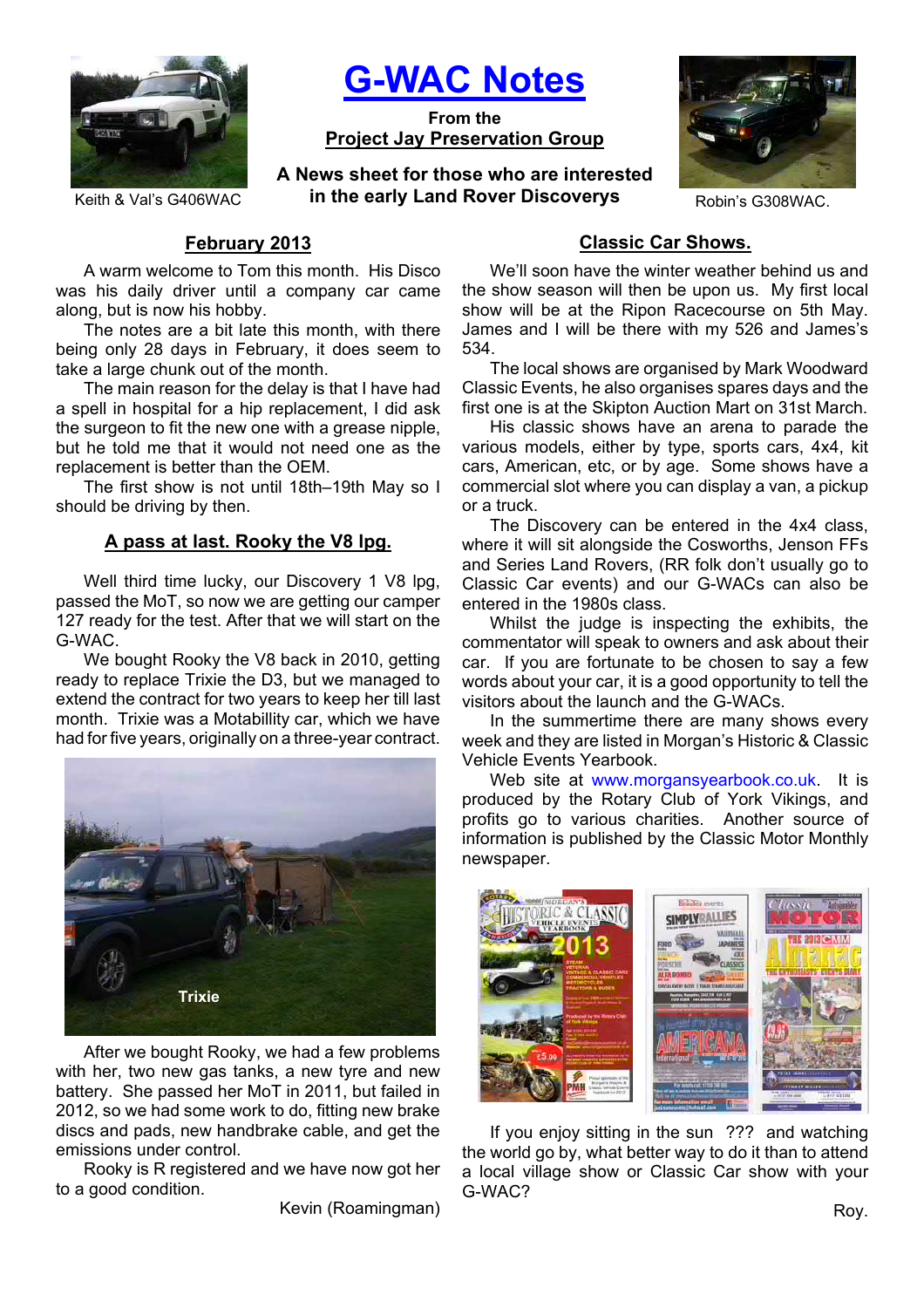# **G466KUH**

I bought her in 2001 at a Brightwells auction, as my daily driver, to complement my ex Home Office 1957 88" S1. Was first registered 25th April 1990 and has had 10 previous owners.

She had a very 'tappy' engine, so I stripped it down and found that it needed new followers, and it had broken valve springs. The rebuild consisted of some 9.75:1 pistons from a Rover Vitesse, a Viper Hurricane camshaft, and jetted up carbs. There is now an estimated 180BHP. The engine block, heads, crank are all original.

I used her as an everyday vehicle and Green Laner, until the company car came along. She then became more of an off roader, with a 1" lift, 750 XZL's, lots of time undersealing, and a recon gearbox/transfer box. (The wife described the old gearbox as like 'A stick in a bag of marbles!')

When our second child came along and we moved house, she actually became a mobile shed for two years whilst I waited for my garage to be built.



She has been trialling - going to ALRC Nationals regularly, and most months with the North East Rover Owners Club, - won a few events in the club, and in 2011 ALRC Nationals was 3rd in class overall. A bit tatty now and a couple of dents from a bad days trialling - but I always tried to maintain an ability to return to original.

I noticed that some of the trim has dates hand written on the back, (forgotten what they were) and the axles had faint writing on them (now gone).

One interesting point is the colour - it's a metallic blue - and I have never seen another the same. No colour code on the data plate – and the Land Rover dealer has no idea. A friend of mine wondered if it was built as a colour sample - as he thinks it's a classic Range Rover colour. The roof is painted silver, as is the bottom half of the doors, due to corrosion. Tom.





#### **A day out at an auto Jumble.**

We had a great time at the recent Land Rover autojumble at Malvern.

Managed to get some bits for both of the Discoverys-I also fulfilled a dream, as I am now the proud owner of a Discovery bag in the same trim as our G834FPR.

Looks like it has never been used, and inside one of the pockets was a Land Rover AA book dated 1990. Only paid £5.00 for it, and am chuffed to bits.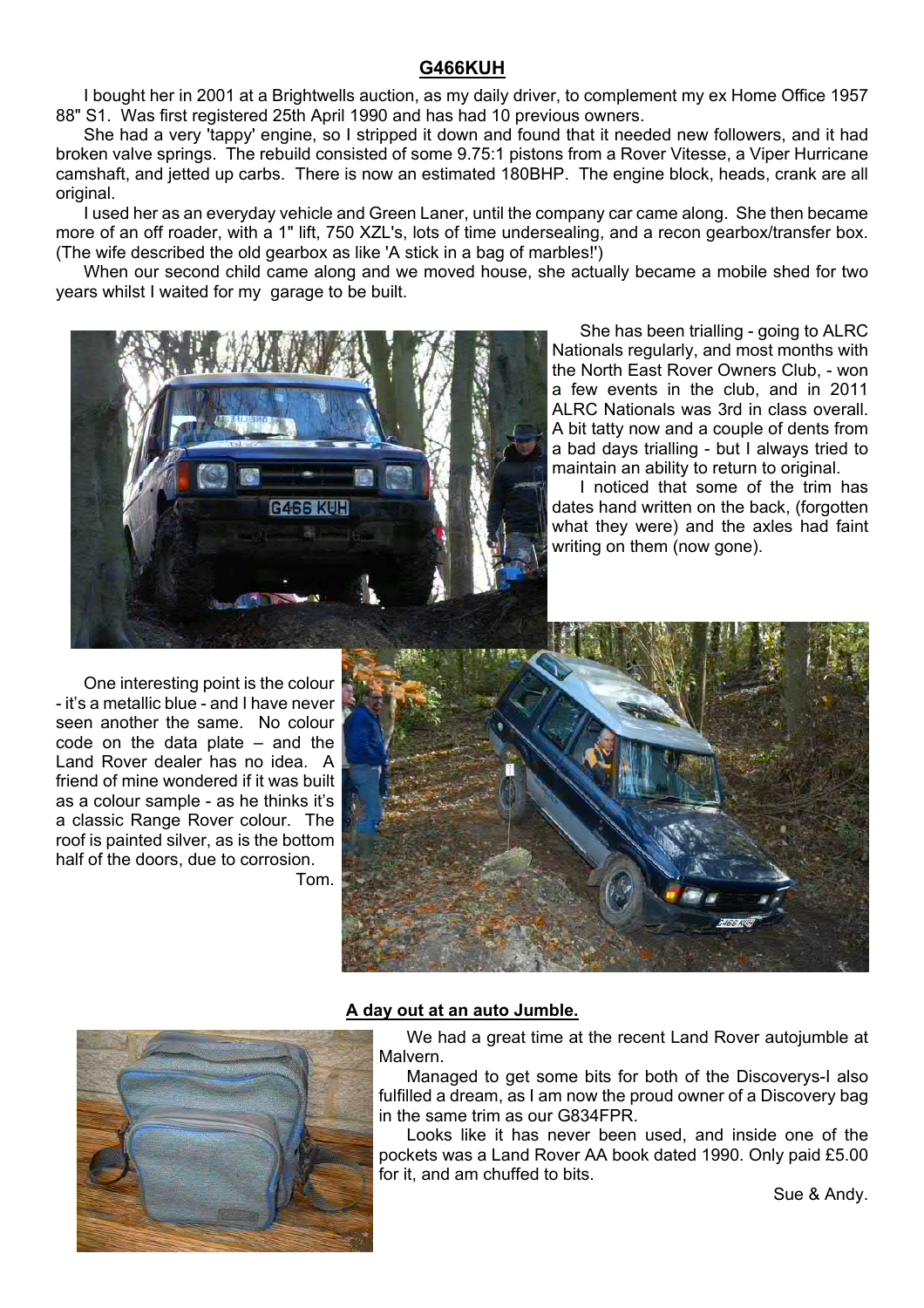#### **Current known owners of launch cars. @ February 2013.**

G457WAC Mark Wheatley G459WAC. (Amphibian) Land Rover G463WAC Ian Rawlings. G465WAC, G478WAC & G526WAC Roy Preston. G469WAC & G524WAC Lee Barnett G470WAC Frank Elson. G480WAC, G482WAC & G486WAC David Ashburner G488WAC COME CONSERVACE CONSERVACT CONSERVACE CONSERVACE CONSERVACE CONSERVACE CONSERVACE CONSERVACE CONSERVAC<br>CONSERVACE CONSERVACE CONSERVACE CONSERVACIÓN DE ROLL DE ROLL DE CONSERVACIÓN DE ROLL DE CONSERVACIÓN DE CONSE G490WAC & G496WAC G510WAC Nick Prior G511WAC Colin Crossley<br>G534WAC Colin Crossley Colin Crossley

John Boucher James Brackenbury

There were 86 cars registered on 01.10.89 from G451WAC to G537WAC, with the exception of G500WAC.

#### **Other known launch cars on DVLA site.**

G466WAC, G477WAC, G494WAC, and G525WAC

#### **Other pre-production, G-WACs and early cars**

B62 COH & C60 JKG<br>
C742HUH Philip Bashall (The Dunsfold Collection)<br>
Charles Whitaker G226EAC Discovery Owners Club G513DHP Project Jay Preservation Group G279WAC Neal G302WAC Sandy Andrews G308WAC Robin Gray G310WAC Mark Simpson G311WAC Ivor Ramsden G316WAC<br>G405WAC G406WAC & G101GEL<br>G410WAC G410WAC Sold 22 G410WAC<br>G563WAC G601WAC Chris Lowe G603WAC Ian Redfern G611WAC Jamie Menzies G635WAC Alec Gatherer A482JAC Joel Prior G28 RMW Glyn Jones

G553OWD

Charles Whitaker Harry Harrison David Spirrett. Kevin Bond **xxxxxxxxxxxxxxxxxxxxxxxxxxxxxxxxxxxxxxxxxxxxxxxxxxxxxxxxxxxxxxxxxxxxxxxxxxxxxxxxxxxx** Simon Tinkler G43 KWO Victor Mitchell G67 RYJ Alan Mitchell Jack Straw

G234CBG Sold ??<br>G374UYR Sold ?? G442AJM Scott Seacombe G466KUH Tom Partridge<br>G553OWD J Herod G656RYB Graham Welch G711YRY Peter Hares<br>G757SGX Paul Bishop G757SGX Paul Bishop G834FPR<br>G892VPM Sue Virgin Sue Virgin Sue Virgin G892VPM Mike E Hall G987LKU Andy Green H776POJ Duncan Campbell H871EWK Mark Hardwick J140OAC Ambulance Neil Witt. J463HVK Ambulance William Wallace 3656 TW 24 Keith S L Daffern. (France) AZ-829-TJ<br>Camel. Awaiting export to the USA Robert Blanchard (USA) Camel. Awaiting export to the USA

David Ashburner Keith Taylor